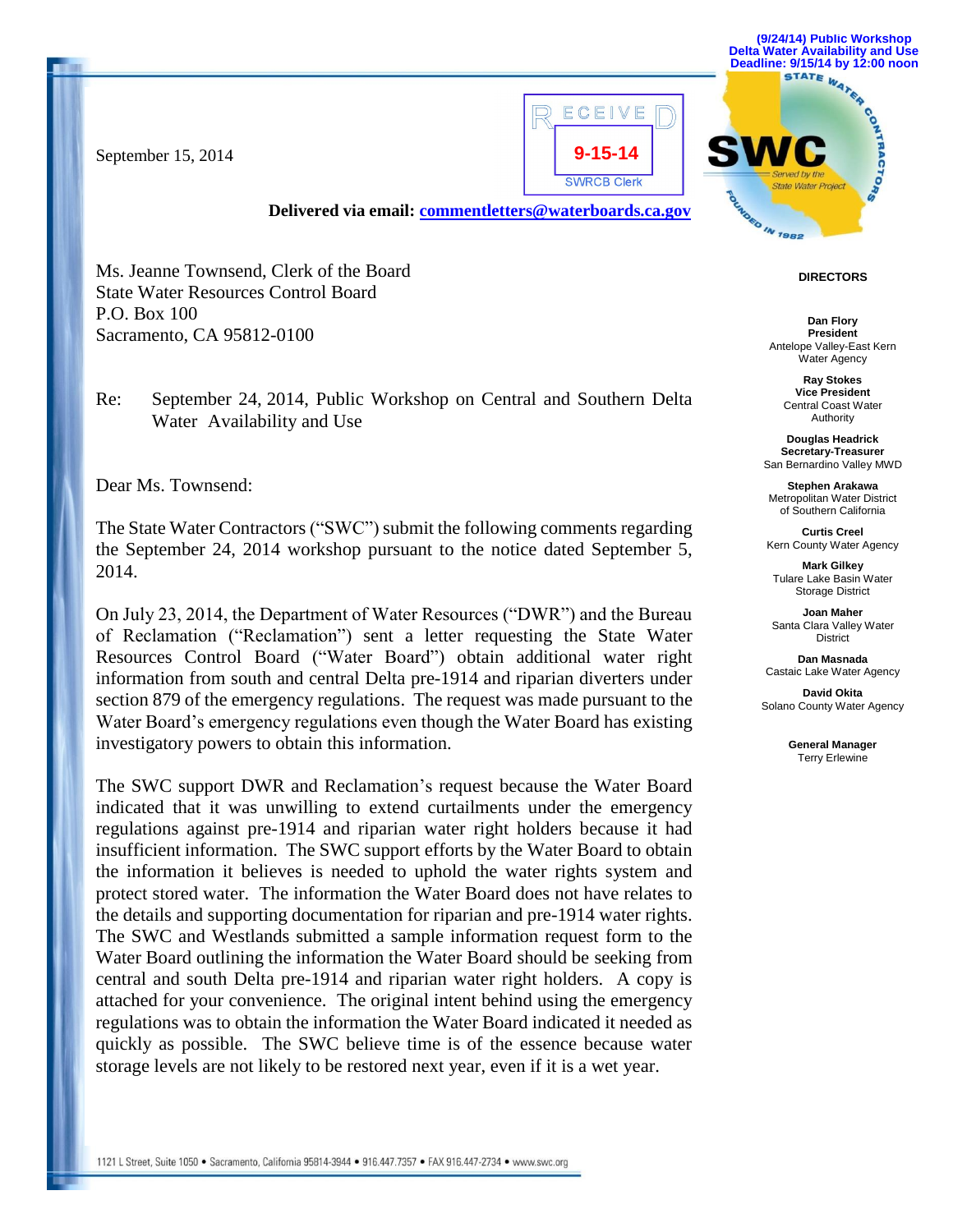Ms. Jeanne Townsend State Water Resources Control Board September 15, 2014 Page 2

In response to the July 23<sup>rd</sup> letter from DWR and Reclamation, several Delta landowners and water districts submitted letters raising a number of defenses against possible enforcement actions. The SWC believe the appropriate time for dealing with these defenses (partly referenced in Items 1 and 2 in the workshop notice) is when the Water Board pursues enforcement against specific water right holders or classes of water rights holders, and/or when a complaint is filed. It is not an efficient use of Water Board resources to try to scope potential defenses outside of an enforcement action. Once enforcement is pursued, the appropriate parties will identify for the Water Board the defenses that are most relevant to their rights, and the Water Board will have the ability to enforce against specific water right holders. Any such proceeding should be a hearing with the opportunity to present evidence and cross examine witnesses.

Thank you for your consideration. Should you have any questions please contact Terry Erlewine at (916) 447-7357.

Sincerely,

Terry L. Erlewine General Manager

Attachment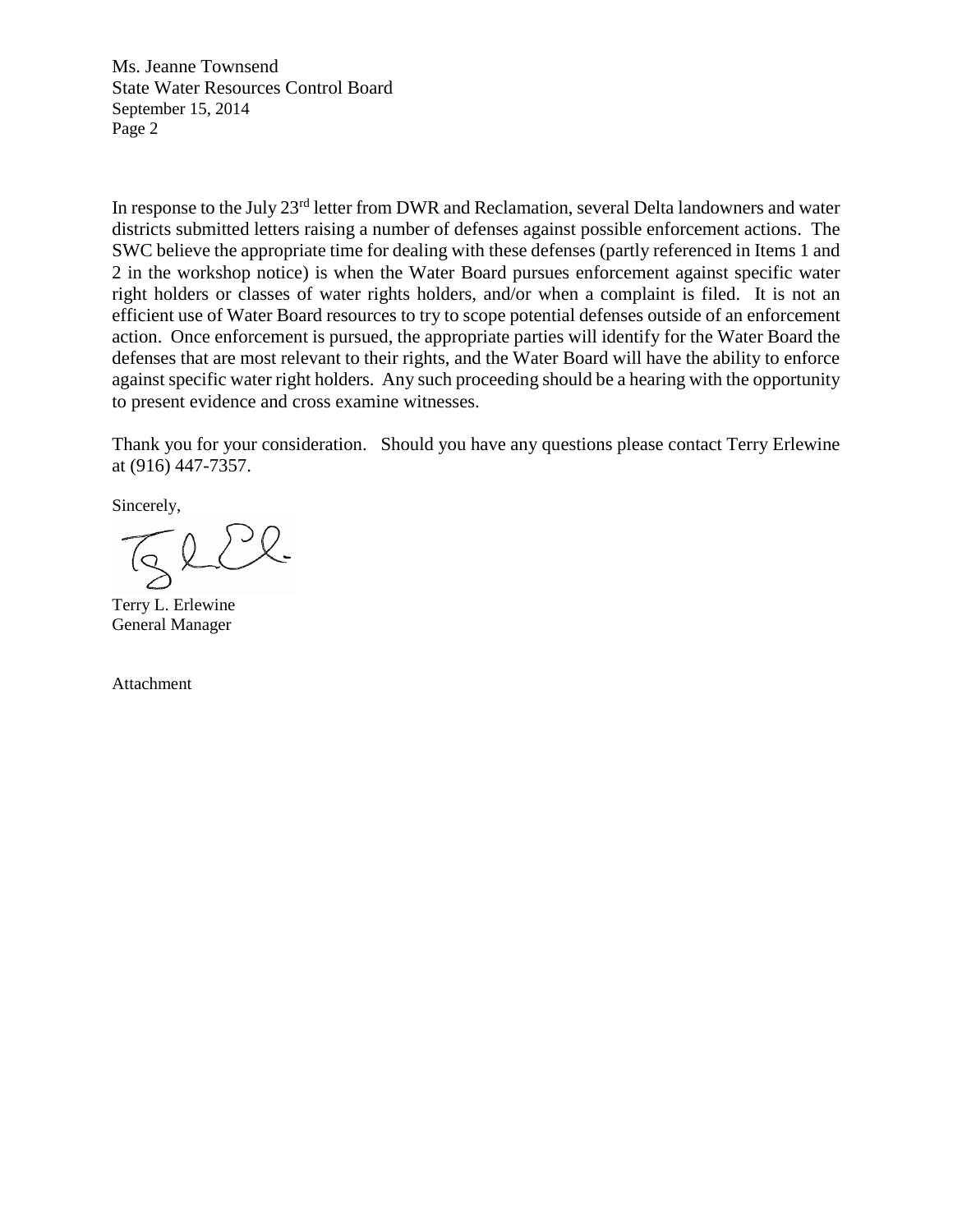State Water Resources Control Board

Supplemental Information in Support of Investigation into Water Rights and Use

Diverter: \_\_\_\_\_\_\_\_\_\_\_\_\_\_\_\_\_\_\_\_\_\_\_\_

Parcel Number(s): \_\_\_\_\_\_\_\_\_\_\_\_\_\_\_\_\_\_\_\_\_\_\_\_

Total Parcel Acreage: \_\_\_\_\_\_\_\_\_\_\_\_\_\_\_\_\_\_\_\_\_\_\_\_

**Check the box(es) which describe the type of claim(s) under which you are diverting water. Provide the basis for each claim asserted, as well as any supporting documentation.**

- 1. □ I claim a Riparian right.
	- a. Identify all relevant information and/or documentation provided in support of your claimed Riparian right:

| b.             | In support of my claimed Riparian right, I have attached information and/or<br>documentation to demonstrate that:                                                                                                                                                                                                                     |  |  |  |
|----------------|---------------------------------------------------------------------------------------------------------------------------------------------------------------------------------------------------------------------------------------------------------------------------------------------------------------------------------------|--|--|--|
|                | The land on which water is used is riparian to the water course from which<br>ΙI<br>water is diverted.<br>Or                                                                                                                                                                                                                          |  |  |  |
|                | The land on which water is used is no longer riparian to the water course from<br>which water is diverted but there was an intent at the time of severance to maintain a<br>riparian right for the land.<br>The date the land was severed from the original riparian land was<br>(day/month/year): $\frac{1}{\sqrt{1-\frac{1}{2}}}$ . |  |  |  |
| $\mathsf{C}$ . | State the purpose and amount of use under your claimed Riparian right (e.g. irrigation of<br>600 acres, domestic supply for 4 persons):                                                                                                                                                                                               |  |  |  |
| d.             | Under my claimed Riparian right, I have diverted the following amounts of water in<br>2014:                                                                                                                                                                                                                                           |  |  |  |

| <b>MONTH</b> | AVERAGE MONTHLY RATE OF | TOTAL MONTHLY AMOUNT        |
|--------------|-------------------------|-----------------------------|
|              | <b>DIVERSION</b>        | DIRECTLY DIVERTED OR        |
|              | (enter cfs/acre-feet)   | <b>COLLECTED TO STORAGE</b> |
|              |                         | (in acre-feet)              |
| January      |                         |                             |
| February     |                         |                             |
| March        |                         |                             |
| April        |                         |                             |
| May          |                         |                             |
| June         |                         |                             |
| July         |                         |                             |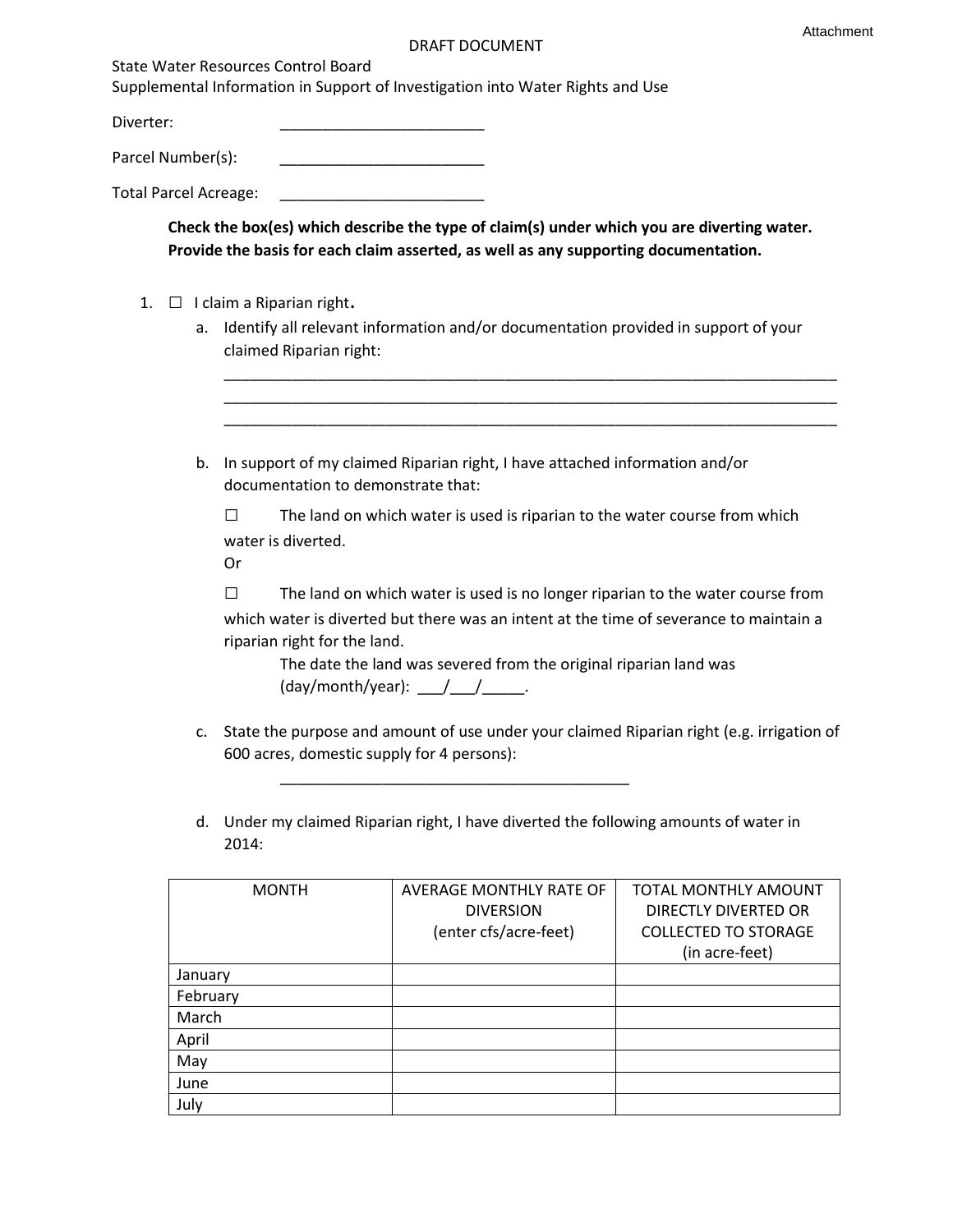## State Water Resources Control Board

Supplemental Information in Support of Investigation into Water Rights and Use

| August    |  |
|-----------|--|
| September |  |
| October   |  |
| November  |  |
| December  |  |
| Total     |  |

- 2.  $\Box$  I claim a Pre-1914 Appropriative right.
	- a. Identify all relevant information and/or documentation provided in support of your claimed Pre-1914 Appropriative right:

\_\_\_\_\_\_\_\_\_\_\_\_\_\_\_\_\_\_\_\_\_\_\_\_\_\_\_\_\_\_\_\_\_\_\_\_\_\_\_\_\_\_\_\_\_\_\_\_\_\_\_\_\_\_\_\_\_\_\_\_\_\_\_\_\_\_\_\_\_\_\_\_ \_\_\_\_\_\_\_\_\_\_\_\_\_\_\_\_\_\_\_\_\_\_\_\_\_\_\_\_\_\_\_\_\_\_\_\_\_\_\_\_\_\_\_\_\_\_\_\_\_\_\_\_\_\_\_\_\_\_\_\_\_\_\_\_\_\_\_\_\_\_\_\_ \_\_\_\_\_\_\_\_\_\_\_\_\_\_\_\_\_\_\_\_\_\_\_\_\_\_\_\_\_\_\_\_\_\_\_\_\_\_\_\_\_\_\_\_\_\_\_\_\_\_\_\_\_\_\_\_\_\_\_\_\_\_\_\_\_\_\_\_\_\_\_\_

- b. In support of my claimed Pre-1914 Appropriative right, I have attached information and/or documentation to demonstrate:
	- $\Box$  Water was appropriated prior to 1914
	- $\Box$  For the pre-1914 appropriation:
		- $\Box$  Year of first use:  $\Box$  Quantity of water:  $\Box$  Period of use: □ Point of diversion: \_\_\_\_\_\_\_\_\_\_\_\_\_\_\_\_\_\_\_\_
		- □ Place of use: \_\_\_\_\_\_\_\_\_\_\_\_\_\_\_\_\_\_\_\_
		- $\Box$  Purpose of use:

# And

 $\square$  For appropriation since 1914 under my claimed Pre-1914 Appropriative right, I have attached information and/or documentation to demonstrate:

 $\Box$  Point of diversion:

 $\Box$  I own the land at the point of diversion

 $\square$  I do not own the land at the point of diversion. Owner of the land at the point of diversion: \_\_\_\_\_\_\_\_\_\_\_\_\_\_\_\_\_\_\_\_\_\_\_\_\_\_\_\_\_

□ Place of use: \_\_\_\_\_\_\_\_\_\_\_\_\_\_\_\_\_\_\_\_

\_\_\_\_\_\_\_\_\_\_\_\_\_\_\_\_\_\_\_\_\_\_\_\_\_\_\_\_\_\_\_\_\_\_\_\_\_\_\_\_\_.

c. State the purpose and amount of use under your claimed Pre-1914 Appropriative right (e.g. irrigation of 600 acres, domestic supply for 4 persons, etc.):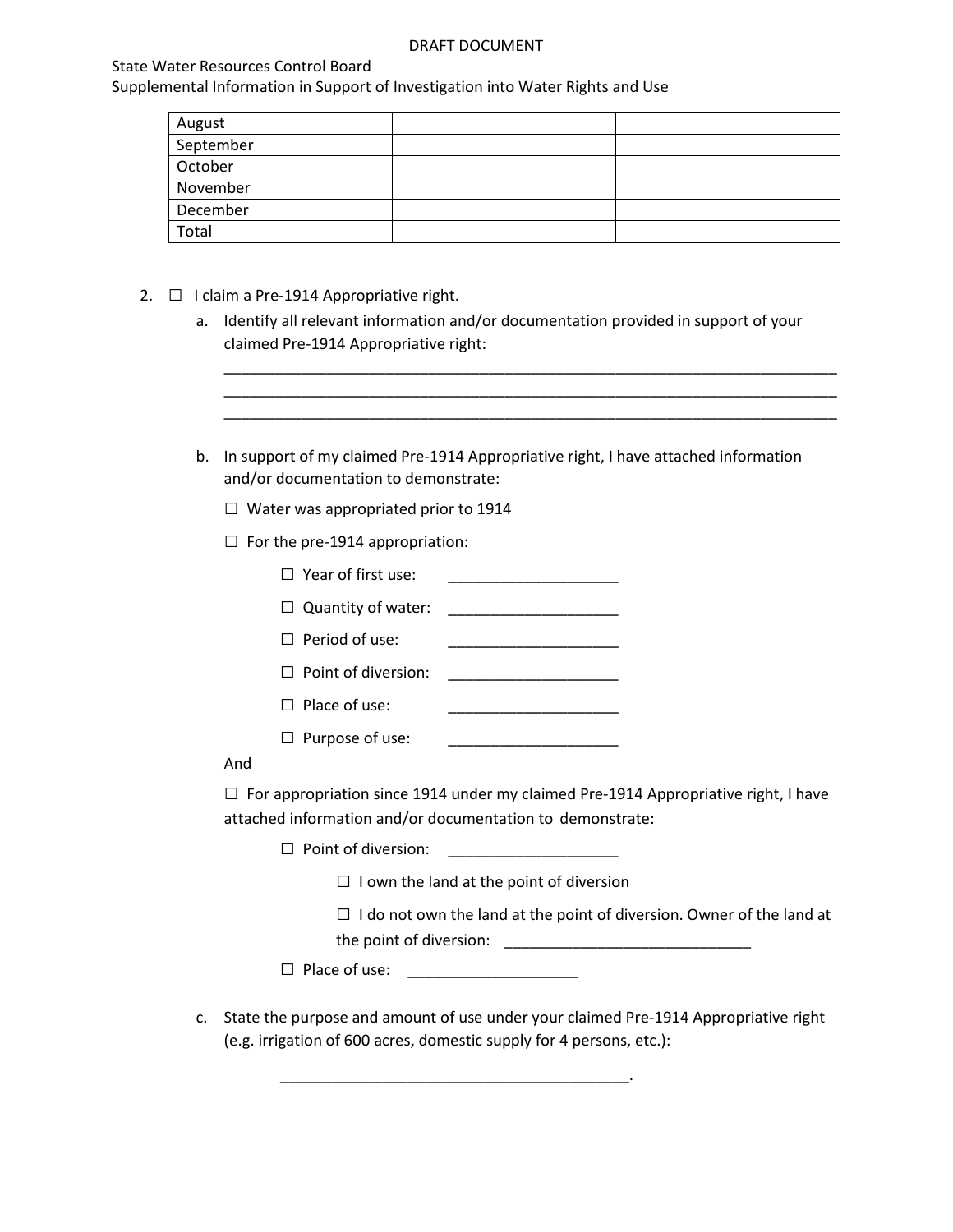## State Water Resources Control Board

Supplemental Information in Support of Investigation into Water Rights and Use

d. Under my claimed Pre-1914 Appropriative right, I have diverted the following amounts of water in 2014:

| <b>MONTH</b> | AVERAGE MONTHLY RATE OF | TOTAL MONTHLY AMOUNT        |
|--------------|-------------------------|-----------------------------|
|              | <b>DIVERSION</b>        | DIRECTLY DIVERTED OR        |
|              | (enter cfs/acre-feet)   | <b>COLLECTED TO STORAGE</b> |
|              |                         | (in acre-feet)              |
| January      |                         |                             |
| February     |                         |                             |
| March        |                         |                             |
| April        |                         |                             |
| May          |                         |                             |
| June         |                         |                             |
| July         |                         |                             |
| August       |                         |                             |
| September    |                         |                             |
| October      |                         |                             |
| November     |                         |                             |
| December     |                         |                             |
| Total        |                         |                             |

- 3.  $\Box$  I claim a right by Court Decree. In support of my claim, I have provided a copy of the decree.
- 4. □ I have a pending Appropriative Application with the State Water Resources Control Board.

The Application Number is: \_\_\_\_\_\_\_\_\_\_\_\_\_\_\_\_\_\_\_\_\_\_\_\_\_\_.

A copy of the Application  $\Box$  is  $\Box$  is not attached.

- 5. □ Other. I claim a right to divert water under a claim of right not otherwise provided for on this form.
	- a. The right under which I claim to divert (e.g. pueblo right, transfer agreement, right of an irrigation company, etc.): \_\_\_\_\_\_\_\_\_\_\_\_\_\_\_\_\_\_\_\_\_\_\_\_\_\_\_\_\_\_\_\_\_\_\_.

\_\_\_\_\_\_\_\_\_\_\_\_\_\_\_\_\_\_\_\_\_\_\_\_\_\_\_\_\_\_\_\_\_\_\_\_\_\_\_\_\_\_\_\_\_\_\_\_\_\_\_\_\_\_\_\_\_\_\_\_\_\_\_\_\_\_\_\_\_\_\_\_\_\_\_ \_\_\_\_\_\_\_\_\_\_\_\_\_\_\_\_\_\_\_\_\_\_\_\_\_\_\_\_\_\_\_\_\_\_\_\_\_\_\_\_\_\_\_\_\_\_\_\_\_\_\_\_\_\_\_\_\_\_\_\_\_\_\_\_\_\_\_\_\_\_\_\_\_\_\_ \_\_\_\_\_\_\_\_\_\_\_\_\_\_\_\_\_\_\_\_\_\_\_\_\_\_\_\_\_\_\_\_\_\_\_\_\_\_\_\_\_\_\_\_\_\_\_\_\_\_\_\_\_\_\_\_\_\_\_\_\_\_\_\_\_\_\_\_\_\_\_\_\_\_\_ \_\_\_\_\_\_\_\_\_\_\_\_\_\_\_\_\_\_\_\_\_\_\_\_\_\_\_\_\_\_\_\_\_\_\_\_\_\_\_\_\_\_\_\_\_\_\_\_\_\_\_\_\_\_\_\_\_\_\_\_\_\_\_\_\_\_\_\_\_\_\_\_\_\_\_ \_\_\_\_\_\_\_\_\_\_\_\_\_\_\_\_\_\_\_\_\_\_\_\_\_\_\_\_\_\_\_\_\_\_\_\_\_\_\_\_\_\_\_\_\_\_\_\_\_\_\_\_\_\_\_\_\_\_\_\_\_\_\_\_\_\_\_\_\_\_\_\_\_\_\_

b. Identify all relevant information and/or documentation provided in support of your claimed Other right: